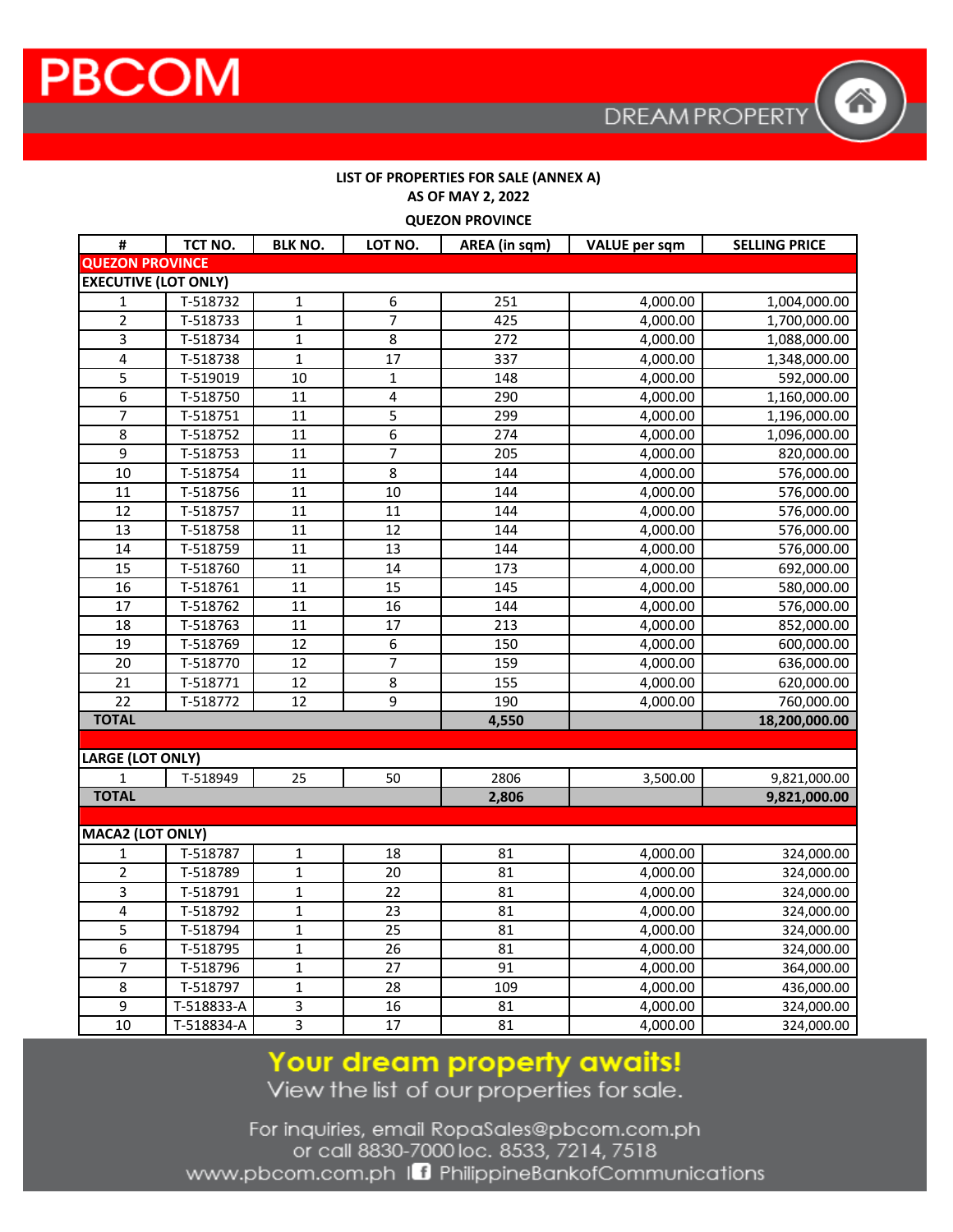## **PBCOM**

**DREAM PROPERTY** 

| #                       | TCT NO.                             | <b>BLK NO.</b>            | LOT NO.         | AREA (in sqm)   | <b>VALUE</b> per sqm | <b>SELLING PRICE</b> |
|-------------------------|-------------------------------------|---------------------------|-----------------|-----------------|----------------------|----------------------|
| 11                      | T-518835-A                          | 3                         | 18              | 81              | 4,000.00             | 324,000.00           |
| 12                      | T-518836-A                          | 3                         | 19              | 81              | 4,000.00             | 324,000.00           |
| 13                      | T-518837-A                          | $\overline{3}$            | 20              | 81              | 4,000.00             | 324,000.00           |
| 14                      | T-518838-A                          | $\overline{3}$            | 21              | 81              | 4,000.00             | 324,000.00           |
| 15                      | T-518839-A                          | $\overline{3}$            | 22              | 81              | 4,000.00             | 324,000.00           |
| 16                      | T-518840-A                          | $\overline{\overline{3}}$ | 23              | 81              | 4,000.00             | 324,000.00           |
| 17                      | T-518841-A                          | $\overline{3}$            | 24              | 253             | 4,000.00             | 1,012,000.00         |
| 18                      | T-518842-A                          | $\overline{3}$            | $\overline{25}$ | 81              | 4,000.00             | 324,000.00           |
| 19                      | T-518843-A                          | 3                         | 26              | 116             | 4,000.00             | 464,000.00           |
| 20                      | T-518873-A                          | 5                         | 14              | 160             | 4,000.00             | 640,000.00           |
| 21                      | T-518874-A                          | $\overline{5}$            | 15              | 164             | 4,000.00             | 656,000.00           |
| <b>TOTAL</b>            |                                     |                           |                 | 1,946           |                      | 7,784,000.00         |
|                         |                                     |                           |                 |                 |                      |                      |
|                         | <b>NON-EXISTING ROAD (LOT ONLY)</b> |                           |                 |                 |                      |                      |
| 1                       | T-518933                            | 25                        | 34              | 85              | 4,000.00             | 340,000.00           |
| $\overline{2}$          | T-518934                            | 25                        | 35              | $\overline{72}$ | 4,000.00             | 288,000.00           |
| $\overline{\mathbf{3}}$ | T-518935                            | $\overline{25}$           | 36              | $\overline{72}$ | 4,000.00             | 288,000.00           |
| $\overline{\mathbf{4}}$ | T-518936                            | 25                        | 37              | 74              | 4,000.00             | 296,000.00           |
| $\overline{5}$          | T-518937                            | 25                        | 38              | 72              | 4,000.00             | 288,000.00           |
| $\overline{6}$          | T-518938                            | $\overline{25}$           | 39              | 72              | 4,000.00             | 288,000.00           |
| $\overline{7}$          | T-518939                            | 25                        | 40              | 72              | 4,000.00             | 288,000.00           |
| $\overline{8}$          | T-518940                            | $\overline{25}$           | $\overline{41}$ | 72              | 4,000.00             | 288,000.00           |
| 9                       | T-518941                            | $\overline{25}$           | 42              | $\overline{72}$ | 4,000.00             | 288,000.00           |
| 10                      | T-518942                            | 25                        | 43              | 117             | 4,000.00             | 468,000.00           |
| 11                      | T-518943                            | $\overline{25}$           | 44              | 117             | 4,000.00             | 468,000.00           |
| 12                      | T-518944                            | 25                        | 45              | 72              | 4,000.00             | 288,000.00           |
| 13                      | T-518945                            | 25                        | 46              | 72              | 4,000.00             | 288,000.00           |
| 14                      | T-518993                            | $\overline{27}$           | $\overline{18}$ | 87              | 4,000.00             | 348,000.00           |
| 15                      | T-518994                            | $\overline{27}$           | 19              | $\overline{72}$ | 4,000.00             | 288,000.00           |
| 16                      | T-518995                            | 27                        | 20              | 72              | 4,000.00             | 288,000.00           |
| $\overline{17}$         | T-518996                            | $\overline{27}$           | 21              | 72              | 4,000.00             | 288,000.00           |
| 18                      | T-518997                            | 27                        | 22              | 72              | 4,000.00             | 288,000.00           |
| 19                      | T-518998                            | 27                        | 23              | $\overline{72}$ | 4,000.00             | 288,000.00           |
| $\overline{20}$         | T-518999                            | $\overline{27}$           | $\overline{24}$ | 72              | 4,000.00             | 288,000.00           |
| 21                      | T-519000                            | 27                        | 25              | 72              | 4,000.00             | 288,000.00           |
| 22                      | T-519001                            | 27                        | 26              | 121             | 4,000.00             | 484,000.00           |
| $\overline{23}$         | T-519002                            | $\overline{27}$           | $\overline{27}$ | 81              | 4,000.00             | 324,000.00           |
| 24                      | T-519003                            | 27                        | 28              | 81              | 4,000.00             | 324,000.00           |
| 25                      | T-519004                            | $\overline{27}$           | 29              | 141             | 4,000.00             | 564,000.00           |
| <b>TOTAL</b>            |                                     |                           |                 | 2,056           |                      | 8,224,000.00         |

| ONLY)<br><b>SOCIALIZE (LOT</b> |             |                      |  |      |               |                |  |
|--------------------------------|-------------|----------------------|--|------|---------------|----------------|--|
|                                | 518950<br>. | $\sim$<br>26         |  | 130  | .000.00،<br>4 | .000.00<br>520 |  |
|                                | 18951<br>-- | $\sim$ $\sim$<br>-26 |  | $-1$ | 1.000.00<br>4 | 288,000.00     |  |

# Your dream property awaits!<br>View the list of our properties for sale.

For inquiries, email RopaSales@pbcom.com.ph or call 8830-7000 loc. 8533, 7214, 7518 www.pbcom.com.ph In PhilippineBankofCommunications